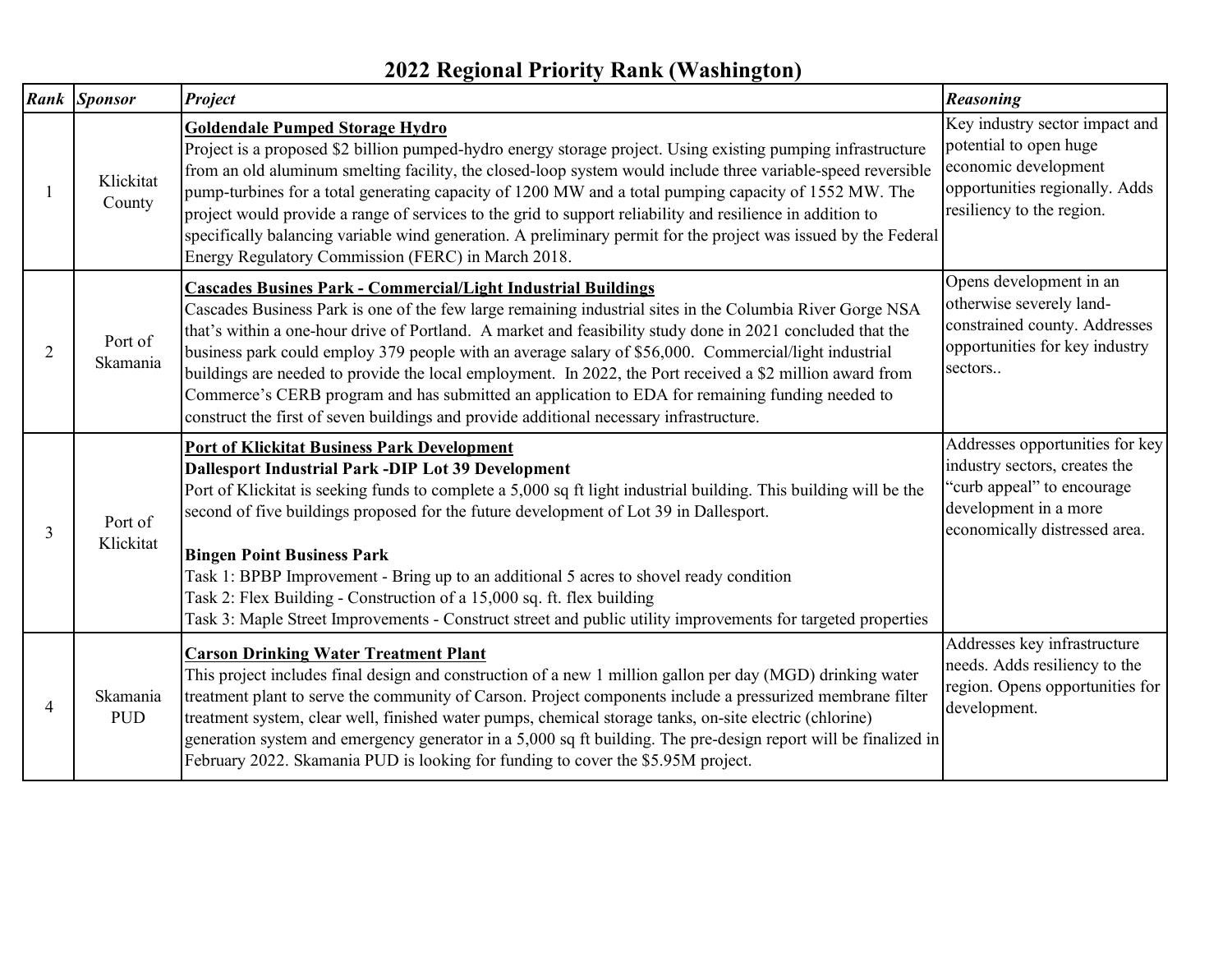| 5  | Salmon                                   | City of White <b>Buck Creek water distribution line replacement</b><br>Replace 7 miles of deteriorating water main                                                                                                                                                                                                                                                                                                                                                                                                                                                                                                                                                                                                                                                                                                                                                                                                                                                   | Primary city water source.<br>Addresses key infrastructure<br>needs. Adds resiliency to the<br>region.                           |
|----|------------------------------------------|----------------------------------------------------------------------------------------------------------------------------------------------------------------------------------------------------------------------------------------------------------------------------------------------------------------------------------------------------------------------------------------------------------------------------------------------------------------------------------------------------------------------------------------------------------------------------------------------------------------------------------------------------------------------------------------------------------------------------------------------------------------------------------------------------------------------------------------------------------------------------------------------------------------------------------------------------------------------|----------------------------------------------------------------------------------------------------------------------------------|
| 6  | City of<br>Goldendale                    | <b>Waste Water Treatment Plant Improvements</b><br>Project includes grit removal, solids handling system, aeration system and process configuration system<br>improvements.                                                                                                                                                                                                                                                                                                                                                                                                                                                                                                                                                                                                                                                                                                                                                                                          | Addresses key infrastructure<br>needs. Increases development<br>opportunity in economically<br>distressed area. Adds resiliency. |
| 7  | Columbia<br>Gorge<br>Regional<br>Airport | <b>Aviation Maintenance Training Facility</b><br>Project would include construction of a multi-use flex space and utilities expansion in airport business park.<br>Airport has tenant identified to use the flex-space for Columbia Gorge Community College's aviation<br>mechanic training program.                                                                                                                                                                                                                                                                                                                                                                                                                                                                                                                                                                                                                                                                 | Addresses opportunities for key<br>industry sectors and encourages<br>development in an<br>economically distressed area.         |
| 8  | Skamania<br><b>PUD</b>                   | <b>Underwood Water Tank</b><br>This project includes final design and construction of a new 250,000-gallon welded steel water tank in<br>Pressure Zone 3 in the unincorporated community of Underwood. The project will ensure clean, safe drinking<br>water and allow for continued community growth. The pre-design report will be finalized in February 2022.<br>Skamania PUD is looking for funding for the \$1.75M project.                                                                                                                                                                                                                                                                                                                                                                                                                                                                                                                                     | Addresses key infrastructure<br>needs. Adds resiliency to the<br>region. Opens opportunities for<br>development.                 |
| 9  | City of North<br>Bonneville              | <b>City of North Bonneville Lift Station Replacement</b><br>The city's lift station #3 continues to need constant maintenance and patching to function without the funds for<br>complete replacement. Lift station #4 is also in need of upgrades, but priority is on #3. *The city is in the<br>process of working with the EDC and MCEDD to start rate and income studies to meet requirements for<br>CDBG or IACC funding. Continues to be high priority.                                                                                                                                                                                                                                                                                                                                                                                                                                                                                                         | Support for primary<br>infrastructure in an<br>economically distressed<br>community. Adds resiliency to<br>the region.           |
| 10 | Port of<br>Skamania                      | <b>Stevenson Landing Upgrade and Improvements</b><br>The Stevenson Landing has been used by cruise and tour boats since the 1970s. Cruise boat passengers and<br>crew are important components to the local economy. Since the Landing can only accommodate one vessel at<br>a time it limits the number of vessels visiting the City of Stevenson. Even though there are approximately 200<br>dockings scheduled in 2022 there could be many more as demand exceeds capacity. A preliminary<br>engineering study showed that another vessel berth could be added by reconfiguring the mooring dolphins and<br>dredging the river on the northeast side of the Landing. Having the ability for two vessels to dock at the same<br>time would positively impact the local economy. Not only would the number of visiting cruise passengers<br>increase but the amount of time passengers have on shore could be increased due to increased scheduling<br>flexibility. | Support for infrastructure to<br>provide more opportunity for<br>key industry sector.                                            |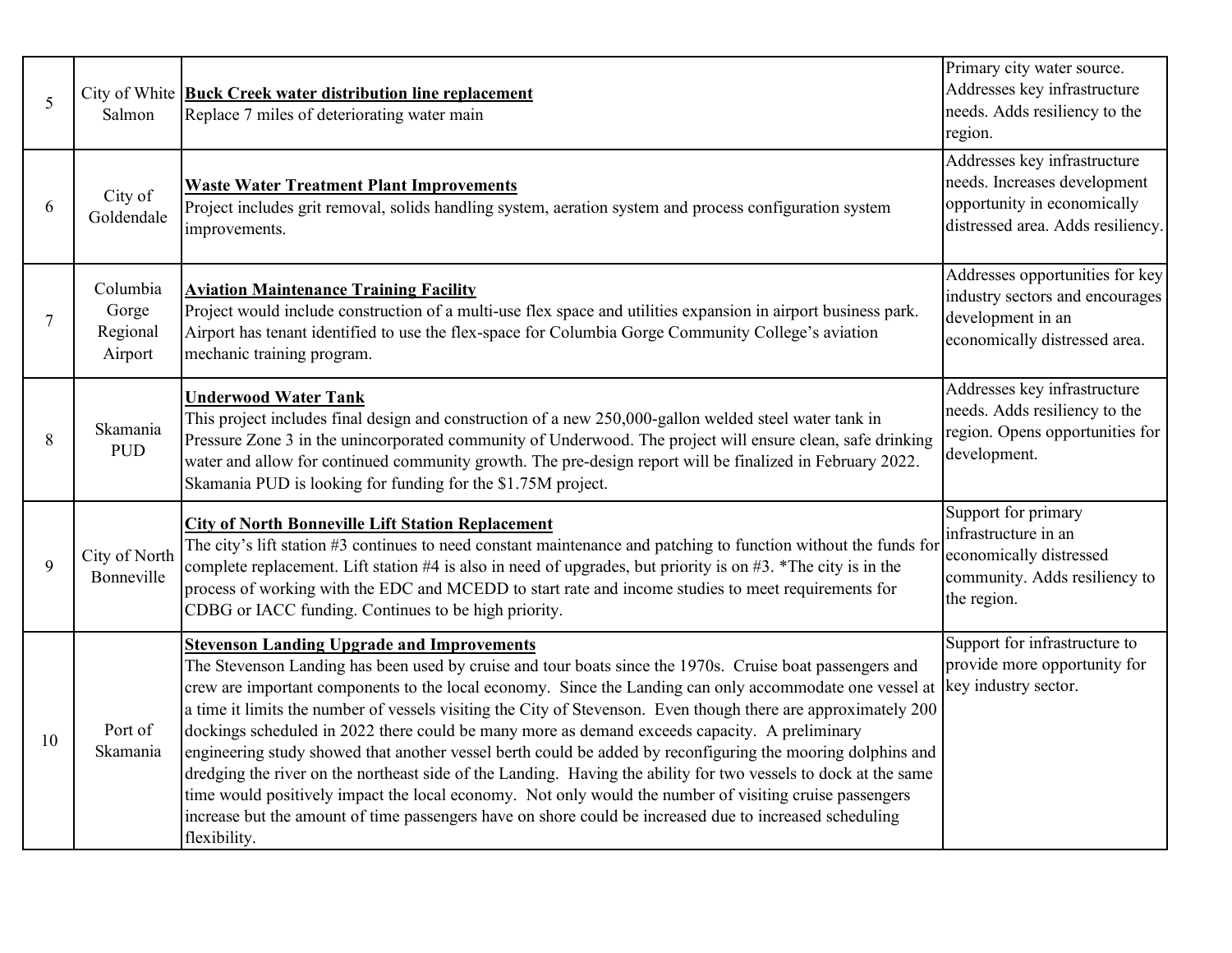## **2022 Regional Priority Rank (Oregon)**

|   | Rank Sponsor                                                                                                 | <b>Project</b>                                                                                                                                                                                                                                                                                                                                                                                                                                                                                                                                                                                                                                                                                                                                                                                                                                                                                                                                                                                                         | <b>Reasoning</b>                                                                                                                                                |
|---|--------------------------------------------------------------------------------------------------------------|------------------------------------------------------------------------------------------------------------------------------------------------------------------------------------------------------------------------------------------------------------------------------------------------------------------------------------------------------------------------------------------------------------------------------------------------------------------------------------------------------------------------------------------------------------------------------------------------------------------------------------------------------------------------------------------------------------------------------------------------------------------------------------------------------------------------------------------------------------------------------------------------------------------------------------------------------------------------------------------------------------------------|-----------------------------------------------------------------------------------------------------------------------------------------------------------------|
|   | Ports of<br>Cascade<br>Locks, Hood<br>River,<br>Klickitat<br>County; Cities<br>of Bingen and<br>White Salmon | <b>Interstate Bridges:</b><br>Port of Hood River Hood River-White Salmon Interstate Bridge Replacement: The existing bridge is nearly<br>90 years old, structurally obsolete and seismically deficient. A new bridge is needed to improve and ensure multi-<br>modal transportation of people and goods across the Columbia River between the communities of Bingen and<br>White Salmon in Washington, and Hood River in Oregon. Total project cost estimate: \$400M. Approximately \$300<br>million in State and Federal grants will be needed.<br>Port of Cascade Locks Bridge of the Gods Strengthening and Safety Improvements: Maintenance of the<br>Bridge and improvements to include 1) Seismic Strengthening of the Bridge (\$40M) and 2) Additional Bridge<br>resiliency and safety measures including a safe pathway for pedestrians and bicyclists (\$40M).                                                                                                                                                | Core transportation<br>connection. Resilience<br>issue. Impact to key<br>industry sectors.                                                                      |
| 2 | Hood River,<br>Sherman and<br>Wasco                                                                          | <b>Housing</b><br>Hood River: Development of the 780 Rand Road Housing Development project for affordable housing as well as<br>additional land acquisition for affordable and attainable housing development in the City of Hood River and Hood<br>River County. Estimated amount of funds still needed is \$1,500,000<br>Sherman: The housing stock in Sherman County is lacking the quantity and quality necessary for new employees<br>to find a place to live. The County has created four incentive programs to encourage new rental housing but is<br>Counties, City   interested in exploring other opportunties.<br>of Hood River   Wasco: Housing prices have continued to rise quickly in Wasco County. Employers and real estate professionals<br>indicate that the challenges in access and affordability for residents and potential employees have hindered<br>businesses' ability to grow. Better understanding this need and opportunities to address it will impact access to a<br>robust workforce. | Addressing housing<br>constraints is a top<br>strategy for the CEDS                                                                                             |
| 3 | City of The<br>Dalles                                                                                        | Dog River Pipeline: The Dog River Pipeline is a 3.5 mile long, 20-inch wood water supply line that has supplied<br>the City for over 100 years. Currently over 50% of the City's water supply goes through the Dog River line. This<br>pipeline is experiencing significant leakage due to deterioration and damage from trees. The City is working<br>through final engineering and the City anticipates a funding shortfall. They are actively seeking the final resources<br>to support this project.                                                                                                                                                                                                                                                                                                                                                                                                                                                                                                               | Addresses deteriorating<br>infrastructure serving the<br>region's largest city.<br>Supports housing, key<br>industry sectors. Adds<br>resiliency to the region. |
|   | Sherman and<br>4 Wasco<br>Counties                                                                           | <b>Broadband</b><br>South Wasco County Fiber Expansion: Q-Life is seeking to construct a middle mile fiber backbone that connects infrastructure need<br>Maupin to Tygh Valley (including the Fairgrounds), Wamic, and Pine Hollow. A private partner will finance<br>construction of last mile infrastructure to businesses, homes, key community institutions. Estimated project cost is<br>\$5.9 million.<br>Sherman County: The County has completed fiber to the home in the cities and connected each community to a<br>fiber backbone. The County has also purchased four solar-powered trailers with mounted repeating antennas that<br>can pick up the signal from wireless towers and redirect the signal to homes that are not in the direct line of those<br>towers. They would like to continue into more areas to reach those hardest to serve.                                                                                                                                                          | Broadband is a key<br>outlined in the CEDS.<br>Regional in nature. Adds<br>resiliency to the region.                                                            |